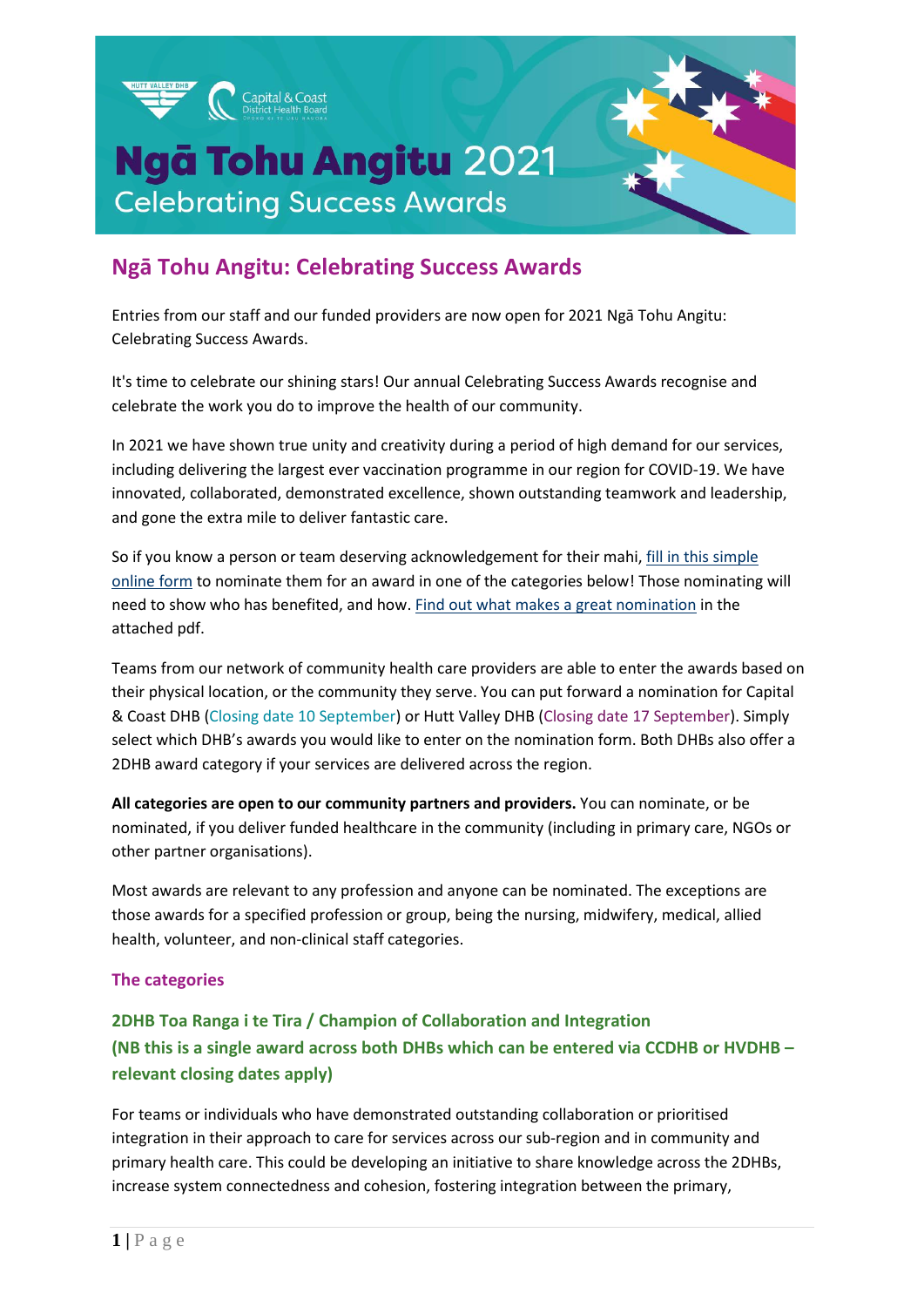secondary or community sectors, demonstrating partnership which builds participation with Māori, using innovative thinking or new approaches which encompass Māori health and equity outcomes.

### **CCDHB and HVDHB Hiranga Haumanu / Clinical Excellence**

Recognises teams or individuals who have delivered patient-centred initiatives leading to improvements in health outcomes, patient safety/wellbeing, patient experience, Māori health or equity, outcomes of access, or health literacy for service users.

### **CCDHB and HVDHB Hautūtanga Taiea / Outstanding Leadership**

Recognises teams or individuals whose outstanding leadership has enhanced organisational culture and supported high performance. This could include encouraging workforce development or equity initiatives, improving the capability or wellbeing of employees, leading or driving Māori health or equity, or consistently inspiring and motivating others. Nominees do not have to be in a formal leadership role, and can be clinical or non-clinical.

### **CCDHB and HVDHB Hiranga i te Wāhi Mahi / Excellence in the Workplace**

Recognises teams or individuals who have made a difference to staff experience in the workplace. This could include implementation of sustainable practices that make a difference to the wellbeing of employees, improvement of workplace culture, or enhancement of overall job satisfaction including specific consideration of Māori staff and those of diverse ethnicities. This could include; development of workplace training, recruitment practice improvements, health and safety initiatives, encouraging workplace diversity, fostering inclusion or enhancing staff wellbeing.

# **CCDHB and HVDHB Hiranga Auaha, Whanake me te Anga Whakamua / Excellence in Innovation, Improvement and Future Thinking**

For teams or individuals who have either:

- demonstrated innovative thinking to implement quality improvements
- identified a problem and implemented a quality improvement with a measurable outcome
- implemented an initiative that has improved Māori health and/or equity outcomes published cutting-edge research or
- introduced original concepts or use of technology, or more cost-saving, sustainable, or environmentally friendly initiatives or practices

### **CCDHB and HVDHB Hāpaitia Ō Tātou Uaratanga / Living our Values**

Recognises a team or individual who truly lives and breathes our values: Manaakitanga, Kotahitanga and Rangatiratanga. The winner will have consistently demonstrated our values in action and alignment with te Tiriti o Waitangi.

# **CCDHB and HVDHB Tāpaetanga Taiea a tētahi Kaimahi Kē Atu / Outstanding Contribution by Non-Clinical Staff**

Recognises a non-clinical individual or team who has inspired those around them. This award celebrates the contribution of our non-clinical staff to their team, sector and community.